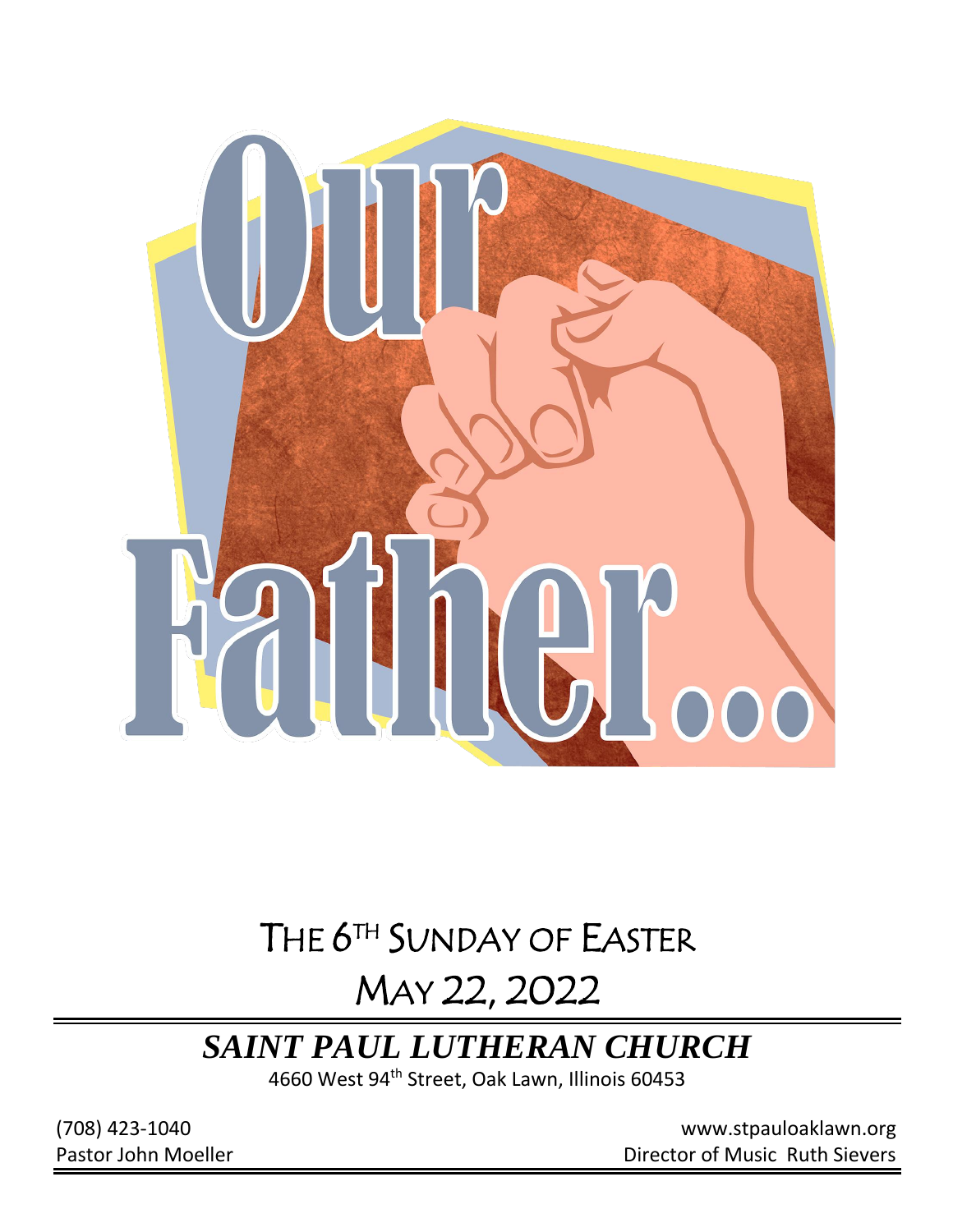#### **As We Gather**

The troubles of the world confront us every day—troubles in the news, troubles in our families, troubles within ourselves, troubles at work or at school. Jesus knows the world. So He said to His disciples, "In the world you will have tribulation" (John 16:33). Yet the final word of this Easter season is not trouble. It is hope through the resurrection of Jesus in defeat of all of this world's troubles. "Take heart; I have overcome the world," Jesus said. Being a follower of Jesus never protects us from experiencing the world's troubles, but it does give us hope. It fills us with courage and it strengthens our hearts. We catch a glimpse of our future world in Christ in Revelation, where the city of God shines with the light of the resurrection—a city alight with God and the Lamb, a city with no night. Take heart! Jesus has overcome the world!

### **Prelude**

| "From All That Dwell Below the Skies"<br><b>Opening Hymn</b> |                                                                                                                                        |               |                                                                                                                               | #816 |
|--------------------------------------------------------------|----------------------------------------------------------------------------------------------------------------------------------------|---------------|-------------------------------------------------------------------------------------------------------------------------------|------|
| 1                                                            | From all that dwell below the skies<br>Let the Creator's praise arise;<br>Alleluia, alleluia!<br>Let the Redeemer's name be sung       |               | Till suns shall rise and set no more.<br>Alleluia, alleluia!<br>Alleluia, alleluia, alleluia!                                 |      |
|                                                              | Through ev'ry land by ev'ry tongue.<br>Alleluia, alleluia!<br>Alleluia, alleluia, alleluia!                                            | $\triangle$ 3 | All praise to God the Father be,<br>All praise, eternal Son, to Thee.<br>Alleluia, alleluia!<br>Whom with the Spirit we adore |      |
| $\overline{2}$                                               | Eternal are Thy mercies, Lord;<br>Eternal truth attends Thy Word.<br>Alleluia, alleluia!<br>Thy praise shall sound from shore to shore |               | Forever and forevermore:<br>Alleluia, alleluia!<br>Alleluia, alleluia, alleluia!<br>Text: Public domain                       |      |
| $\left[ \mathbf{P}\right]$                                   | In the name of the Father and of the $+$ Son and of the Holy Spirit.                                                                   |               |                                                                                                                               |      |

- C **Amen.**
- $\left| \mathbf{P} \right|$  Christ is risen!
- C **He is risen indeed! Alleluia!**
- $\mathbf{P}$  Let the people praise You, O God!
- C **Let all the people praise You!**
- **P** Jesus said, "In the world you will have tribulation. But take heart; I have overcome the world." Let the people praise You, O God!
- C **Let all the people praise You!**

### **Confession and Absolution**

*We pause to remember and confess our sins before Almighty God*

- $\mathbf{P}$  God of love, hear us as we confess our sin to You.
- $\left| \mathbf{P} \right|$  We confess:
- **C** Captive to sin, we have sinned against You, mighty God, in thought, word, and deed.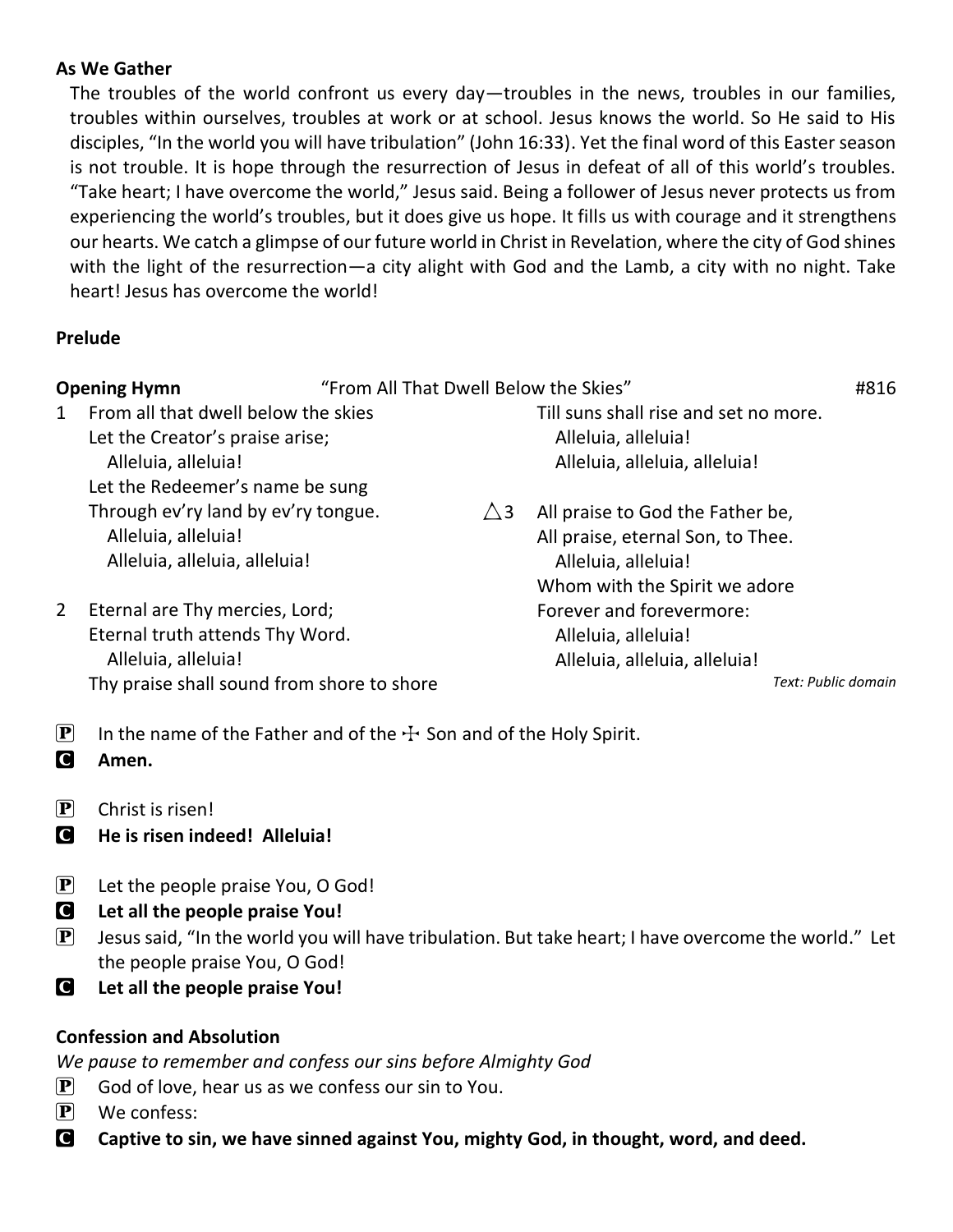- $\left| \mathbf{P} \right|$  We have been anxious and impatient.
- C **We have sinned against You in thought, word, and deed.**
- $\mathbf{P}$  We have lived in ways that do not give witness to Your mercy in Jesus.
- C **We have sinned against You in thought, word, and deed.**
- $\left| \mathbf{P} \right|$  We have let ourselves be drawn to other gods.
- C **Bring us to repentance, Lord. Forgive our sins, those of which we are aware and those we do without thinking. Have mercy on us. Seek us, for You alone can find us and restore us.**
- **P** Jesus said, "Take heart; I have overcome the world." Almighty God in His mercy has given His Son to die for you and for His sake forgives you all your sins. As a called and ordained servant of Christ, and by His authority, I therefore forgive you all your sins in the name of the Father and of the  $\pm$ Son and of the Holy Spirit.
- C **Amen.**

## $H$  WORD  $H$

**Introit** *Psalm 55:4, 16–18; antiphon: v. 22*

- $\mathbf{P}$  Cast your burden on the LORD, and He will sustain you;
- C **He will never permit the righteous to be moved.**
- $\mathbf{P}$  My heart is in anguish within me;
- C **the terrors of death have fallen upon me.**
- $\left[ \mathbf{P} \right]$  But I call to God,
- C **and the LORD will save me.**
- **P** Evening and morning and at noon I utter my complaint and moan,
- C **and He hears my voice.**
- $\mathbf{P}$  He redeems my soul in safety from the battle that I wage,
- C **for many are arrayed against me.**
- $\mathbf{P}$  Glory be to the Father and to the Son and to the Holy Spirit;
- C **as it was in the beginning, is now, and will be forever. Amen. Cast your burden on the LORD, and He will sustain you; He will never permit the righteous to be moved.**

### **Prayer of the Day**

- $\mathbf{P}$  The Lord be with you.
- C **And also with you.**
- $\mathbf{P}$  Let us pray.

Heavenly Father, Your Holy Spirit has worked faith in our hearts.

- C **Grant that we may pray confidently, trusting that because of Your Son's sacrificial death and glorious resurrection, You graciously hear our every prayer;**
- **P** through Jesus Christ, Your Son, our Lord, who lives and reigns with You and the Holy Spirit, one God, now and forever.
- C **Amen.**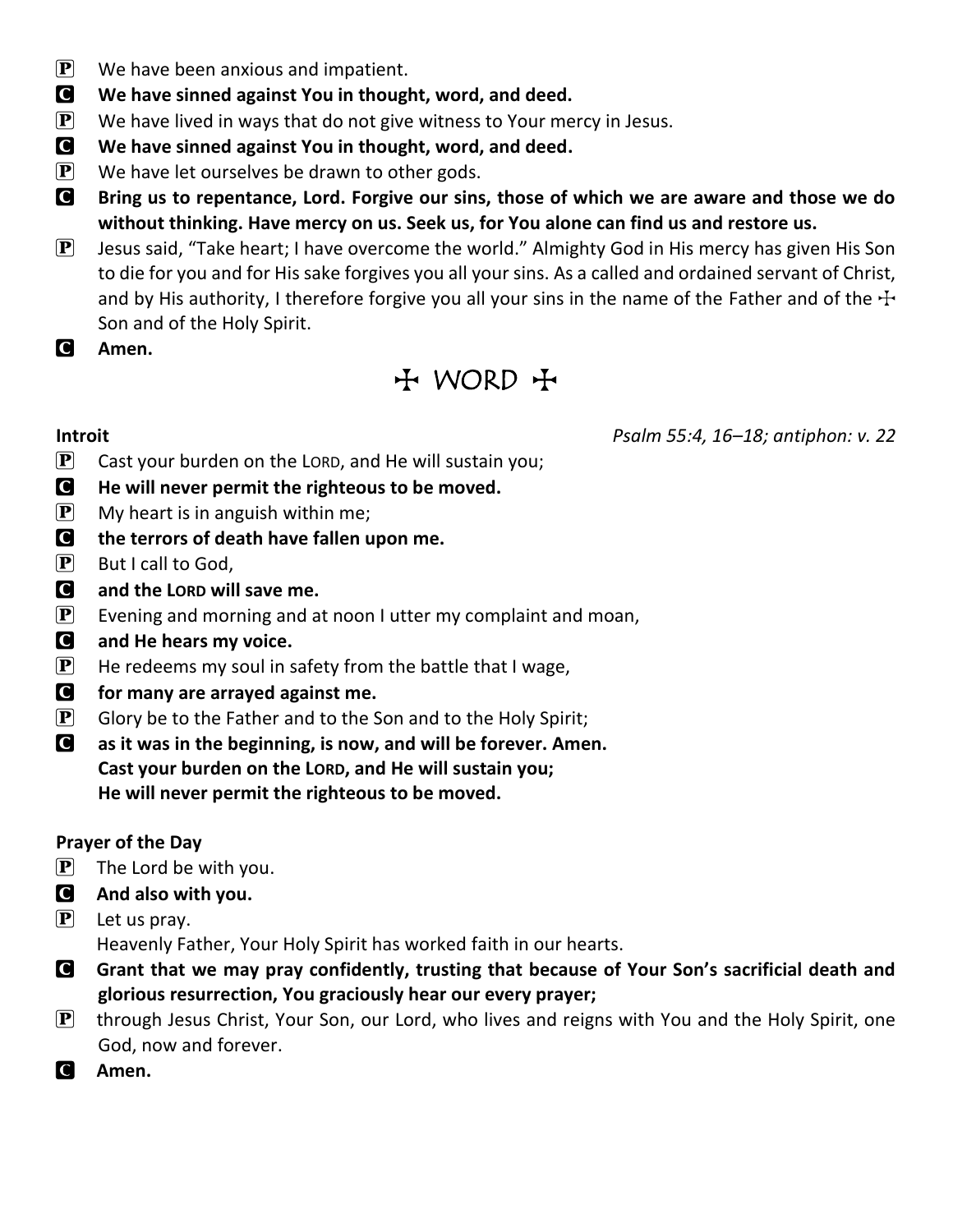First Reading **The Called Luke Called to Macedonia The Called Trust** Acts 16:9-15

 $9$  A vision appeared to Paul in the night: a man of Macedonia was standing there, urging him and saying, "Come over to Macedonia and help us." <sup>10</sup>And when Paul had seen the vision, immediately we sought to go on into Macedonia, concluding that God had called us to preach the gospel to them.  $^{11}$ So, setting sail from Troas, we made a direct voyage to Samothrace, and the following day to Neapolis,  $12$ and from there to Philippi, which is a leading city of the district of Macedonia and a Roman colony. We remained in this city some days.  $^{13}$ And on the Sabbath day we went outside the gate to the riverside, where we supposed there was a place of prayer, and we sat down and spoke to the women who had come together. <sup>14</sup>One who heard us was a woman named Lydia, from the city of Thyatira, a seller of purple goods, who was a worshiper of God. The Lord opened her heart to pay attention to what was said by Paul. <sup>15</sup>And after she was baptized, and her household as well, she urged us, saying, "If you have judged me to be faithful to the Lord, come to my house and stay." And she prevailed upon us.

 $[P]$  This is the Word of the Lord.

### C **Thanks be to God.**

Epistle The New Jerusalem T Revelation 21:9-14, 21-27 <sup>9</sup>Then came one of the seven angels who had the seven bowls full of the seven last plagues and spoke to me, saying, "Come, I will show you the Bride, the wife of the Lamb."  $^{10}$ And he carried me away in the Spirit to a great, high mountain, and showed me the holy city Jerusalem coming down out of heaven from God, <sup>11</sup>having the glory of God, its radiance like a most rare jewel, like a jasper, clear as crystal.  $^{12}$ It had a great, high wall, with twelve gates, and at the gates twelve angels, and on the gates the names of the twelve tribes of the sons of Israel were inscribed  $-$  <sup>13</sup>on the east three gates, on the north three gates, on the south three gates, and on the west three gates. <sup>14</sup>And the wall of the city had twelve foundations, and on them were the twelve names of the twelve apostles of the Lamb. <sup>21</sup>And the twelve gates were twelve pearls, each of the gates made of a single pearl, and the street of the city was pure gold, transparent as glass.  $^{22}$ And I saw no temple in the city, for its temple is the Lord God the Almighty and the Lamb. <sup>23</sup>And the city has no need of sun or moon to shine on it, for the glory of God gives it light, and its lamp is the Lamb. <sup>24</sup>By its light will the nations walk, and the kings of the earth will bring their glory into it,  $^{25}$ and its gates will never be shut by day—and there will be no night there. <sup>26</sup>They will bring into it the glory and the honor of the nations. <sup>27</sup>But nothing unclean will ever enter it, nor anyone who does what is detestable or false, but only those who are written in the Lamb's book of life.

- $\left| \mathbf{P} \right|$  This is the Word of the Lord.
- C **Thanks be to God.**

### **Hymn of Praise** The Term of Praise the Seek Ye First" The Seek Yessex Alleman Article Hymn #712

1 Seek ye first the kingdom of God, And His righteousness. And all these things shall be added unto you! Allelu, alleluia!

2 Ask and it shall be given unto you, Seek and ye shall find,

Knock and the door shall be opened unto you, Allelu, alleluia!

3 Man does not live by bread alone, But by ev'ry word That proceeds from the mouth of the Lord, Allelu, alleluia!

> *Text: © 1972 Maranatha! Music, admin. EMI. Used by permission: onelicense.net no. 9465*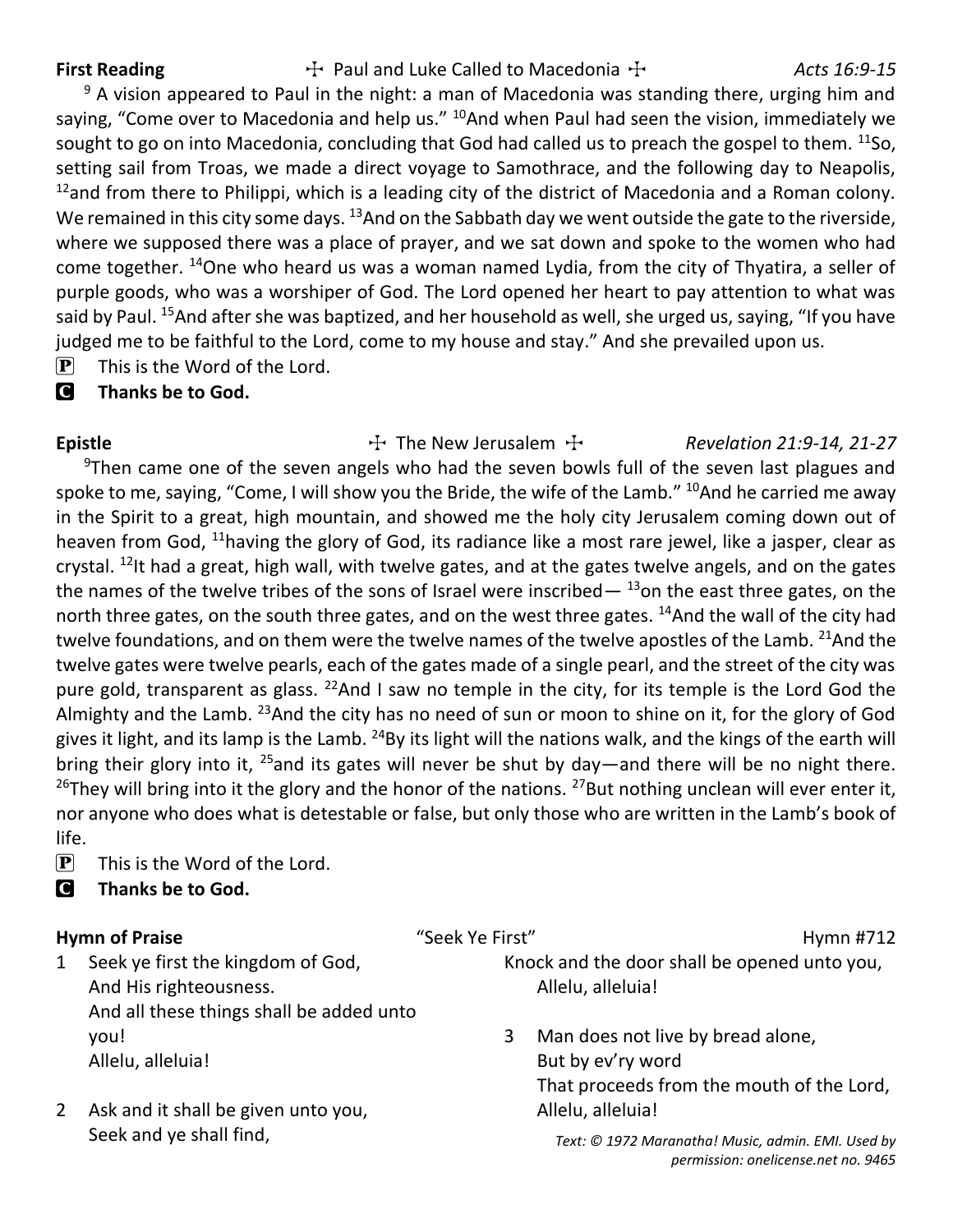#### *Stand*

Holy Gospel **The Heart**; I Have Overcome the World  $\ddot{\textbf{r}}$  and the *John 16:23-33* 

### **G** Glory be to Thee, O Lord.

 $^{23}$ In that day you will ask nothing of me. Truly, truly, I say to you, whatever you ask of the Father in my name, he will give it to you.  $^{24}$ Until now you have asked nothing in my name. Ask, and you will receive, that your joy may be full.  $25<sup>u</sup>$  have said these things to you in figures of speech. The hour is coming when I will no longer speak to you in figures of speech but will tell you plainly about the Father. <sup>26</sup>In that day you will ask in my name, and I do not say to you that I will ask the Father on your behalf; <sup>27</sup>for the Father himself loves you, because you have loved me and have believed that I came from God. <sup>28</sup>I came from the Father and have come into the world, and now I am leaving the world and going to the Father."  $^{29}$ His disciples said, "Ah, now you are speaking plainly and not using figurative speech!  $30$ Now we know that you know all things and do not need anyone to question you; this is why we believe that you came from God."  $31$  Jesus answered them, "Do you now believe?  $32$  Behold, the hour is coming, indeed it has come, when you will be scattered, each to his own home, and will leave me alone. Yet I am not alone, for the Father is with me.  $33$  have said these things to you, that in me you may have peace. In the world you will have tribulation. But take heart; I have overcome the world."

- $\left| \mathbf{P} \right|$  This is the Gospel of the Lord.
- C **Praise to You, O Christ.**

## TConfession of Faith T *Nicene Creed*

**I believe in one God,**

**the Father Almighty,**

**maker of heaven and earth**

**and of all things visible and invisible.**

**And in one Lord Jesus Christ,**

**the only-begotten Son of God,**

**begotten of His Father before all worlds,**

**God of God, Light of Light,**

**very God of very God,**

**begotten, not made,**

**being of one substance with the Father,**

**by whom all things were made;**

**who for us men and for our salvation came down from heaven**

**and was incarnate by the Holy Spirit of the virgin Mary**

**and was made man;**

**and was crucified also for us under Pontius Pilate. He suffered and was buried.**

**And the third day He rose again according to the Scriptures and ascended into heaven and sits at the right hand of the Father. And He will come again with glory to judge both the living and the dead, whose kingdom will have no end. And I believe in the Holy Spirit, the Lord and giver of life, who proceeds from the Father and the Son, who with the Father and the Son together is worshiped and glorified, who spoke by the prophets. And I believe in one holy Christian and apostolic Church, I acknowledge one Baptism for the remission of sins, and I look for the resurrection of the dead** and the life  $\pm$  of the world to come. Amen.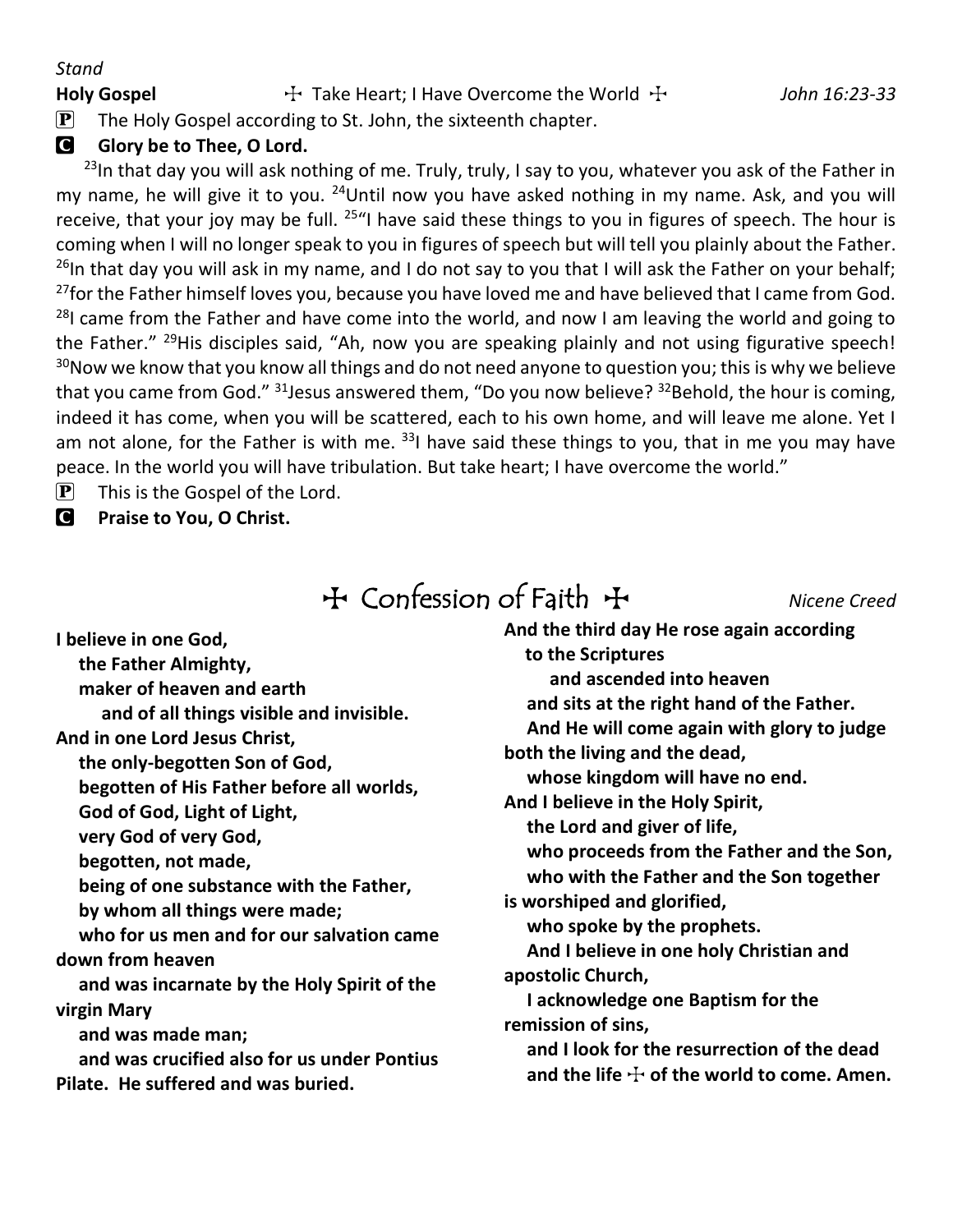- **Sermon Hymn** "What a Friend We Have in Jesus" **1770**
- 1 What a friend we have in Jesus, All our sins and griefs to bear! What a privilege to carry Ev'rything to God in prayer! Oh, what peace we often forfeit; Oh, what needless pain we bear— All because we do not carry Ev'rything to God in prayer!
- 2 Have we trials and temptations? Is there trouble anywhere? We should never be discouraged— Take it to the Lord in prayer. Can we find a friend so faithful

Who will all our sorrows share? Jesus knows our ev'ry weakness— Take it to the Lord in prayer.

3 Are we weak and heavy laden, Cumbered with a load of care? Precious Savior, still our refuge— Take it to the Lord in prayer. Do thy friends despise, forsake thee? Take it to the Lord in prayer. In His arms He'll take and shield thee; Thou wilt find a solace there.

*Text: Public domain*

#### **Sermon**

#### **Prayer of the Church**

**Offering**—*may be left in the offering plates near the doors as you leave. Those worshipping at home may continue to mail or drop off offerings at the church office, and on-line giving is available to everyone on our website at [www.stpauloaklawn.org.](http://www.stpauloaklawn.org/) For information about regular electronic giving, please contact the church office.* 

### **Offertory Meditation**

 $H$  SACRAMENT +

#### **Preface**

- $\left[\mathbf{P}\right]$  The Lord be with you.
- C **And also with you.**
- $\left| \mathbf{P} \right|$  Lift up your hearts.
- **C** We lift them to the Lord.
- $\mathbf{P}$  Let us give thanks to the Lord our God.
- C **It is right to give Him thanks and praise.**

**Proper Preface Prayer of Thanksgiving The Lord's Prayer**

### **Words of Our Lord**

#### **Pax Domini**

- $\left| \mathbf{P} \right|$  The peace of the Lord be with you always.
- C **Amen.**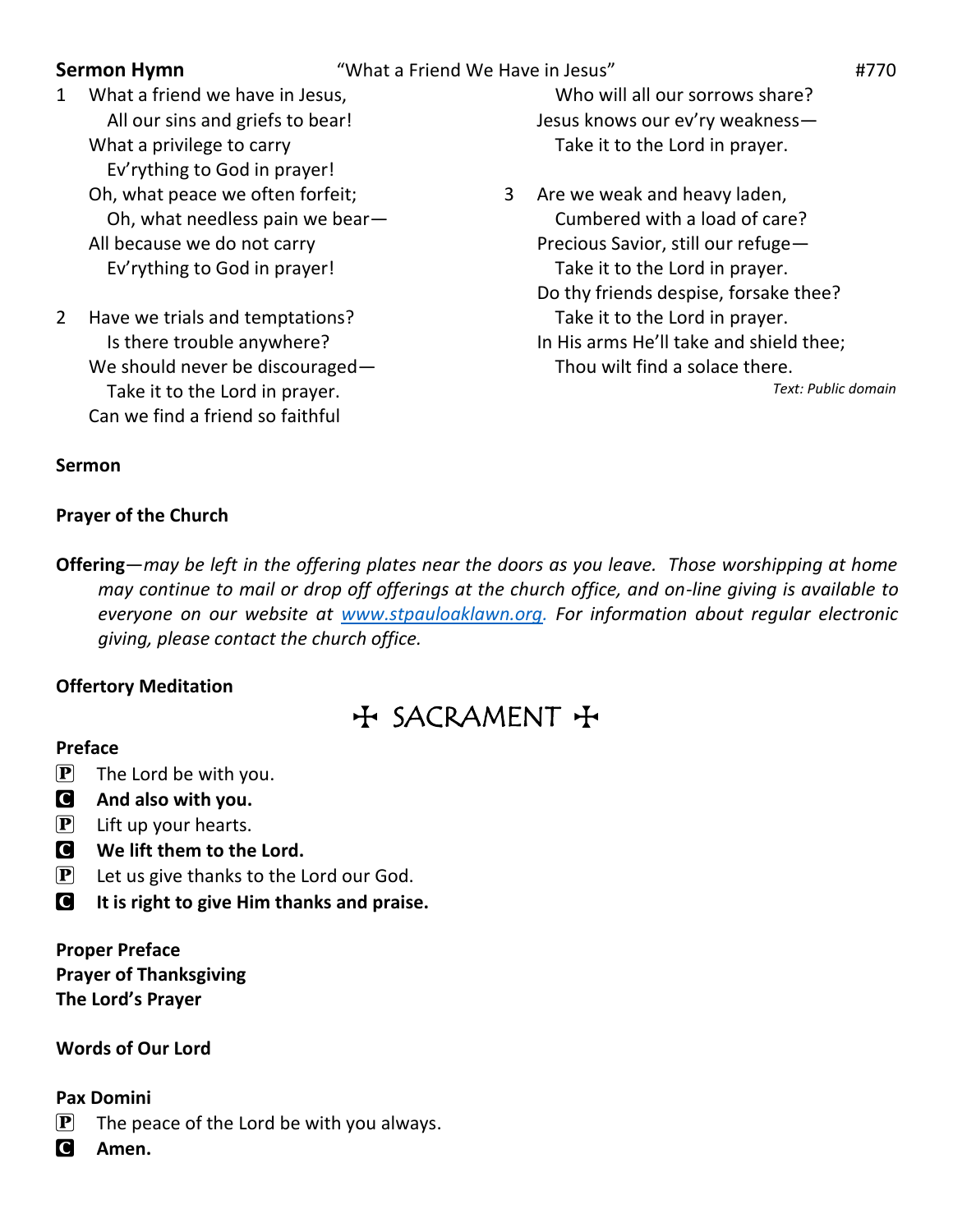## H DISTRIBUTION of the SACRAMENT +

"Draw Near and Take the Body of the Lord" **1637** 

- 1 Draw near and take the body of the Lord, And drink the holy blood for you outpoured; Offered was He for greatest and for least, Himself the victim and Himself the priest.
- 2 He who His saints in this world rules and shields, To all believers life eternal yields;
- With heav'nly bread He makes the hungry whole, Gives living waters to the thirsting soul.
- 3 Come forward then with faithful hearts sincere, And take the pledges of salvation here. O Lord, our hearts with grateful thanks endow As in this feast of love You bless us now. *Text: Public domain*

- "Just As I Am, without One Plea" #570
- 1 Just as I am, without one plea But that Thy blood was shed for me And that Thou bidd'st me come to Thee, O Lamb of God, I come, I come.
- 2 Just as I am and waiting not To rid my soul of one dark blot, To Thee, whose blood can cleanse each spot,

O Lamb of God, I come, I come.

3 Just as I am, though tossed about With many a conflict, many a doubt, Fightings and fears within, without, O Lamb of God, I come, I come.

- 4 Just as I am, poor, wretched, blind; Sight, riches, healing of the mind, Yea, all I need, in Thee to find, O Lamb of God, I come, I come.
- 5 Just as I am, Thou wilt receive, Wilt welcome, pardon, cleanse, relieve; Because Thy promise I believe, O Lamb of God, I come, I come.
- 6 Just as I am; Thy love unknown Has broken ev'ry barrier down; Now to be Thine, yea, Thine alone, O Lamb of God, I come, I come. *Text: Public domain*

### **Communion Blessing**

 $\mathbf{P}$  The Body and Blood of our Lord Jesus Christ strengthen and preserve you in body and soul to life everlasting. Depart  $+$  in peace.

### **Closing Prayer**

 $\mathbf{P}$  Let us pray.

Gracious God, our heavenly Father, You have given us a foretaste of the feast to come in the Holy Supper of Your Son's body and blood.

- C **Give us confidence as we pray each day, knowing that You hear our every petition and that Your answers are better than our requests;**
- $\mathbf{P}$  through the same Jesus Christ, Your Son, our Lord, who lives and reigns with You and the Holy Spirit, one God, now and forever.
- C **Amen.**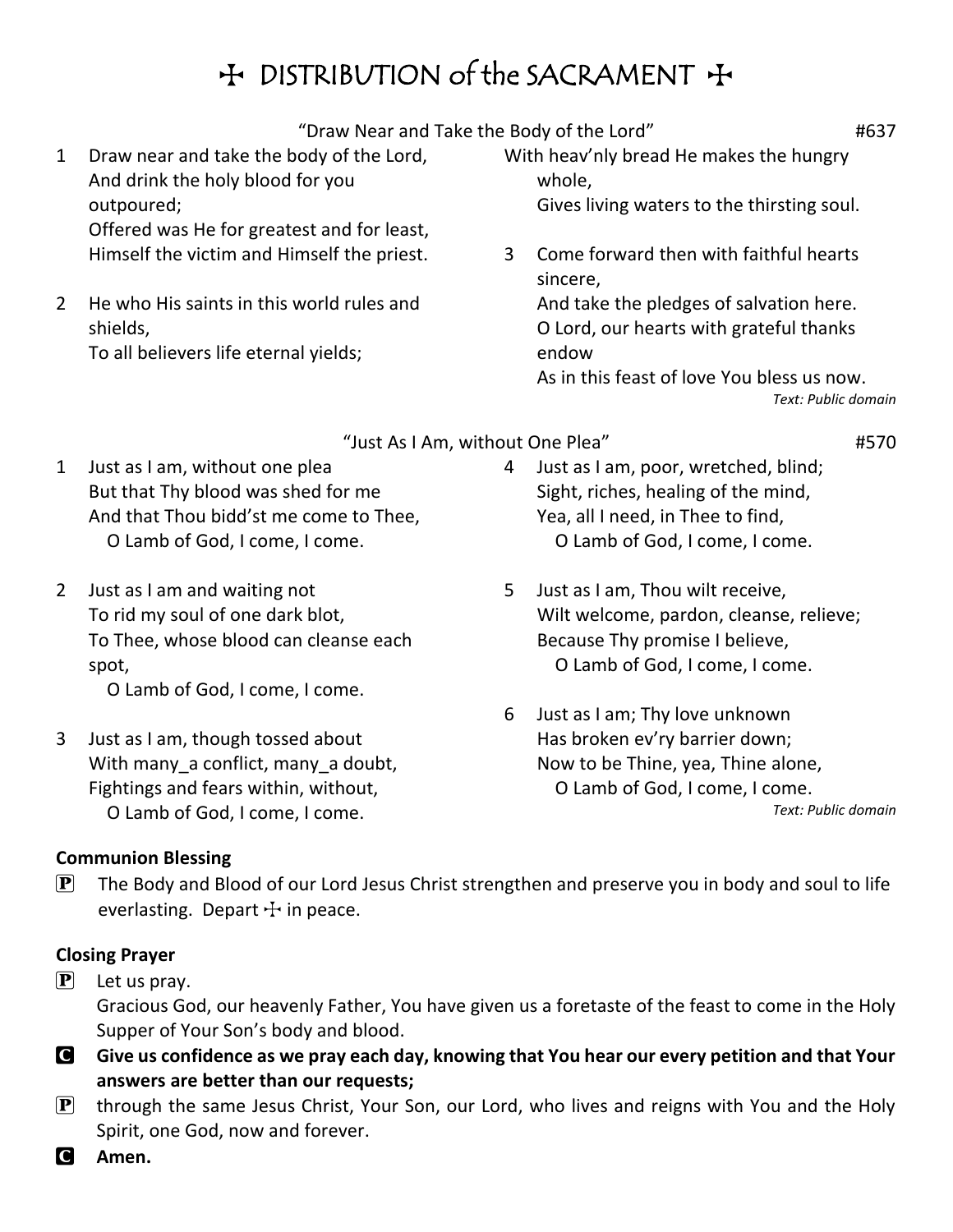### **Benediction**

- $\boxed{\mathbf{P}}$  The Lord bless you and keep you. The Lord make His face shine on you and be gracious to you. The Lord look upon you with favor and  $\pm$  give you peace.
- C **Amen.**

**Closing Hymn**  $\qquad$  "Almighty Father, Bless the Word"  $\qquad$  #923

1 Almighty Father, bless the Word Which through Your grace we now have heard.

Oh, may the precious seed take root, Spring up, and bear abundant fruit!

2 We praise You for the means of grace As homeward now our steps we trace.

### **Postlude**

Grant, Lord, that we who worshiped here May all at last in heav'n appear.

 $\triangle$ 3 Praise God, from whom all blessings flow; Praise Him, all creatures here below; Praise Him above, ye heav'nly host: Praise Father, Son, and Holy Ghost.

*Text: Public domain*

### TTTTTTTTTTTTTTTTTTTTTTTTTTTTTTTTTTTTTTTTTTTTT ACKNOWLEDGMENTS AND THANKS

**Guest Pianist:** Mary Bliss **Lector:** David Witkosky **Altar Care:** Cynthia Rose

Creative Worship for the Lutheran Parish, Series C, Quarter 2. Copyright © 2021 Concordia Publishing House. All rights reserved. Used by permission.

Unless otherwise indicated, Scripture quotations are from the ESV® Bible (The Holy Bible, English Standard Version® ), copyright © 2001 by Crossway, a publishing ministry of Good News Publishers. Used by permission. All rights reserved.

Created by Lutheran Service Builder © 2022 Concordia Publishing House.

TTTTTTTTTTTTTTTTTTTTTTTTTTTTTTTTTTTTTTTTTTTTT